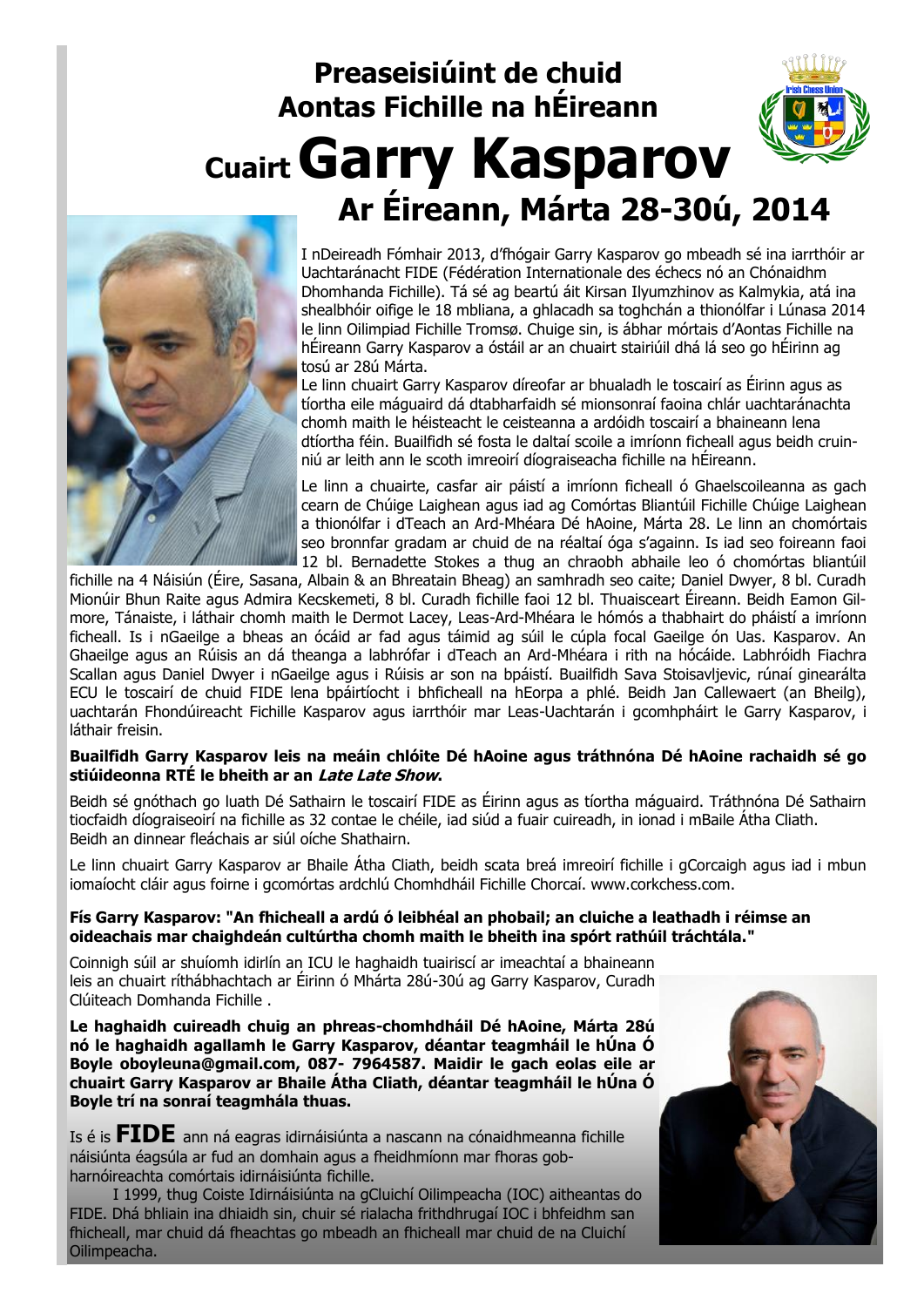# **Irish Chess Union Press Release Garry Kasparov's visit to Ireland, March 28th-30th, 2014**

### **Ráitis de chuid Garry Kasparov:**

"Ní féidir an creidmheas atá agam maidir le tacú le ficheall élite a cheistiú; ach caithfimid an dúshraith a thógáil nó ní bheidh rath ar an éilte".

"Ní hé amháin gurb é an t-oideachas todhchaí na fichille, is é an t-am i láthair é fosta. FIDE amháin atá aineolach air seo agus tá deiseanna ollmhóra do FIDE agus don fhicheall á ligean amú."

"Is ionann FIDE a bheith láidir agus cónaidhmeanna a bheith láidir agus ciallaíonn sé sin an tacaíocht airgeadais agus eagraíochtúil atá de dhíth orthu a fháil."

"Tá tóir fós ar an fhicheall ach tá an nasc idir urraitheoirí féideartha agus saol na fichille briste ar fad. Deiseoimidne é !"

" I gcás bunús gach cónaidhme tá grá na fichille ann ach níl an t-airgead ná an buneagar. Tá a fhios againne an bealach le hurraitheoirí a mhealladh agus eagrais a thógáil."

"Síos trí mo ghairmréim fichille, chuardaigh mé dúshláin nua chun íomhá na fichille a ardú agus a fheabhsú ar fud an domhain. Is ionann an misean s'agam agus mé ag iarraidh uachtaránacht FIDE, an chónaidhm idirnáisiúnta fichille, a bhaint amach. Déanfaidh mé féin agus m'fhoireann FIDE a athbheochan agus fócas againn ar fhreastal ar na cónaidhmeanna agus próifíl tráchtála na fichille a ardú ar bhonn domhanda. Rachaimid chun tosaigh leis an fhuinneamh agus an toil chun bua chéanna a bhí agam ag an chlár fichille."



"A strong FIDE means strong federations, and that means getting them the financial and organizational support they need"



"We are reaching out to the federations and their members to hear their problems and ideas. Revitalizing the chess world will be a global effort"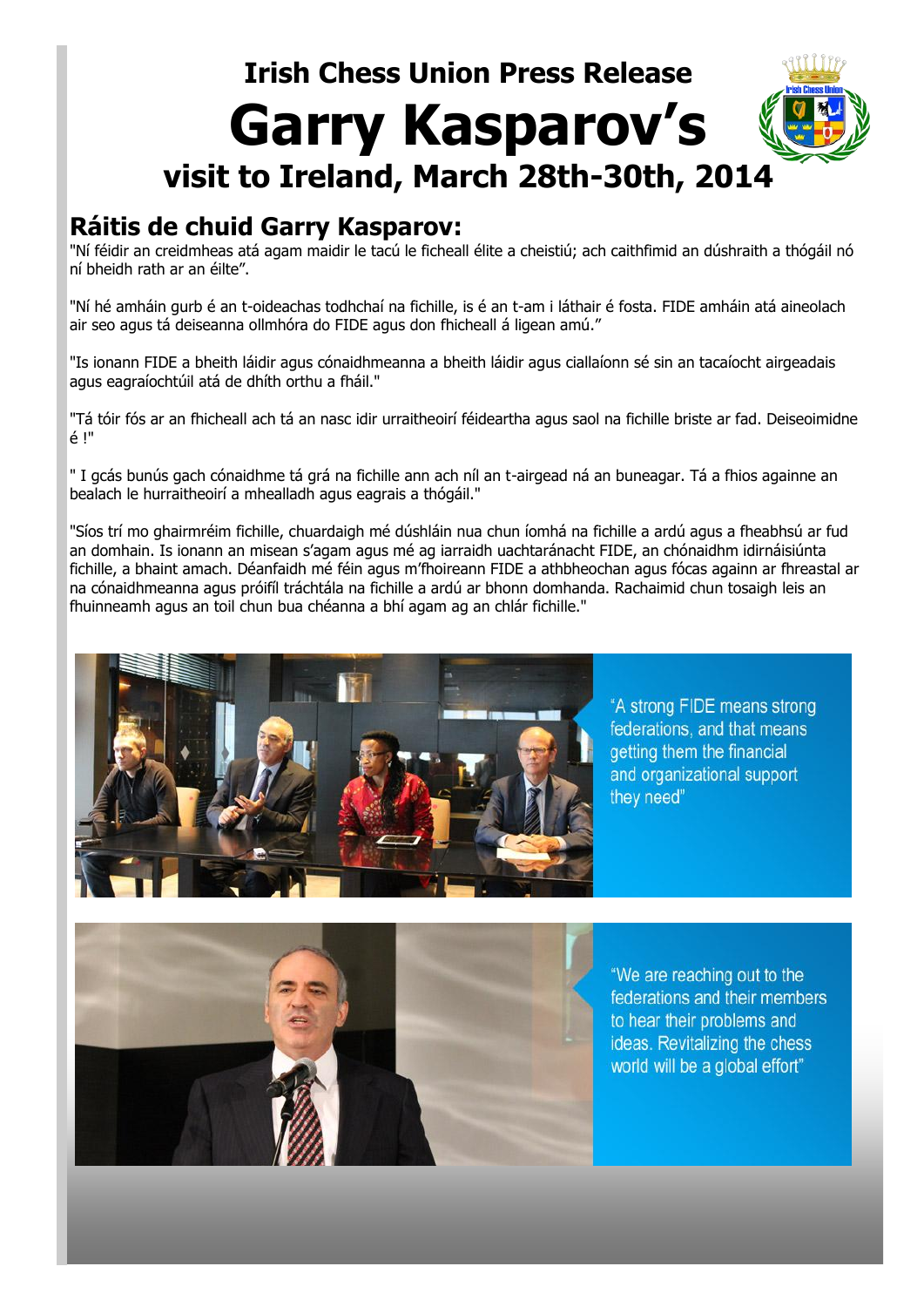## **Kasparov2014.com**



### **Misean Garry Kasparov**

Garry Kasparov: "Síos trí mo ghairmréim fichille, chuardaigh mé dúshláin nua chun íomhá na fichille a ardú agus a fheabhsú ar fud an domhain. Is ionann an misean s'agam agus mé ag iarraidh uachtaránacht FIDE, an chónaidhm idirnáisíunta fichille, a bhaint amach. Déanfaidh mé féin agus m'fhoireann FIDE a athbheochan agus fócas againn ar fhreastal ar na cónaidhmeanna agus próifíl tráchtála na fichille a ardú ar bhonn domhanda. Rachaimid chun tosaigh leis an fhuinneamh agus an toil chun bua chéanna a bhí agam ag an chlár fichille."

" Is mór an onóir dom foireann den scoth a bheith ar bord liom. Tá go leor de na baill a bhfuil a saol caite acu i mbun cúrsaí fichille agus níl amhras ná go bhfuil siad ar na daoine is mó a bhfuil taithí acu agus meas orthu sa spórt s'againn. Tháinig cuid eile isteach i saol na fichille leis an saineolas agus acmhainní ar éirigh go geal leo a ghnóthú i réimsí eile a roinnt linn. Is meascán den scoth é de pheirspictíochtaí, eolas agus paisean."

### **Forógra Garry Kasparov**

Eagras trédhearcach a bheas in FIDE a fhreastalóidh ar agus a thabharfaidh tacaíocht do chónaidhmeanna náisiúnta. Méadófar ar an chumarsáid agus ar an eolas a roinntear idir FIDE agus na cónaidhmeanna ionas go mbeidh an Rúnaíocht níos éifeachtaí agus níos sofhreagraí. Beidh comhsheasmhacht sna próisis tairisceana i leith imeachtaí FIDE.

- Beidh rath ar na cónaidhmeanna náisiúnta de réir mar a bheas rath ar FIDE. Ba chóir do FIDE riar ar a chomhaltaí in áit tacaíocht a fháil uathu.
- Táillí ballraíochta le laghdú faoi 50% láithreach.
- Laghdú 25% sa bhliain ar gach táille eile.

### **Airgeadas FIDE:**

- Buiséad FIDE a mhéadú faoi 100% sa dá bhliain atá romhainn trí urraíocht chorparáideach.
- Ioncam urraíocht tráchtála a mhéadú trí FIDE a atheagrú le cur chuige gairmiúil margaíochta a dhéanfaidh branda na fichille agus FIDE tarraingteach ag urraitheoirí, idir chorparáideach agus phoiblí.
- Córas uileghabhálach rátála agus seirbhísí ar líne a fhorbairt:
- Cuimseoidh córas uileghabhálach rátála gach cluiche fichille a imrítear ar domhan, ó chraobh an domhain go blitz ar líne. Feidhmeoidh sé mar thairseach a aontaíonn na milliúin imreoir agus déanfar acmhainn tharraingteach fógraíochta agus urraíochta di.
- Ní mór do FIDE bheith le leas an líon ollmhór imreoirí fichille, seachas freastal ar an élite amháin. Is féidir leis é sin a dhéanamh trí sheirbhísí a thairiscint do na cónaidhmeanna amhail nuacht agus oiliúint ar líne, ardán meáin shóisialta, tacaíocht dhíreach d'eagraitheoirí agus d'iriseoirí agus cúnamh a bhaineann le tiomsú airgid agus aimsiú urraíochta .

### **An fhicheall in oideachas páistí:**

- An chéad ghlúin eile d'imreoirí fichille ar fud an domhain a fhorbairt trí chláir 'ficheall san oideachas' a chur ar bun agus chun cinn. Má áirítear an fhicheall sa churaclam scoile, tógfar dúshraith dhaingean lenár spórt a fhorbairt ar fud na cruinne.
- Cláir agus taighde a bhaineann leis an fhicheall san oideachas a chruthú agus a spreagadh ag gach grád agus do dhaoine fásta. Ba chóir an iomad buntáistí a bhaineann leis an fhicheall, go háirithe do pháistí óga agus do dhaltaí sinsearacha, a fhoilsiú agus a chur chun cinn.
- Léiríodh trí thaithí Fhondúireacht Fichille Kasparov, a bhfuil na milliúin dollar tiomsaithe aici do chláir 'ficheall san oideachas' ar fud an domhain, an tóir atá ar na cláir seo in institiúidí príobháideacha agus poiblí araon. Cuirfear an saineolas seo ar fáil do FIDE agus is é an chónaidhm idirnáisiúnta fichille a bheas ar thosach an tslua chun an fhicheall a thabhairt isteach i ngach aon seomra ranga.

### **Rialúcháin FIDE a athbhreithniú le macántacht na fichille a chosaint:**

- Comhoibriú le himreoirí agus le heagraitheoirí ar fheidhmiú ciallmhar riail na neamhfhulaingthe leis an dínit agus an ghairmiúlacht a chaomhnú.
- Gníomhú láithreach chun bearta tréana frithchaimiléireachta a fhorbairt, a thriail agus a chur i bhfeidhm, lena náirítear pionóis dhiana ar lucht briste rialacha.
- Rialacha frithchomhscór gearr a ghlacadh le macántacht an chluiche a chaomhnú agus íomhá na fichille mar spórt ar fiú níos mó d'aird na meán cumarsáide agus níos mó urraíocht tráchtála é.

Ní hé amháin gurb é an t-oideachas todhchaí na fichille, is é an t-am i láthair é fosta. FIDE amháin atá aineolach air seo agus tá deiseanna ollmhóra do FIDE agus don fhicheall á ligean amú



"Education is not only the future of chess, it is the present Only FIDE is ignorant of this, missing huge opportunities<br>for FIDE and for chess"